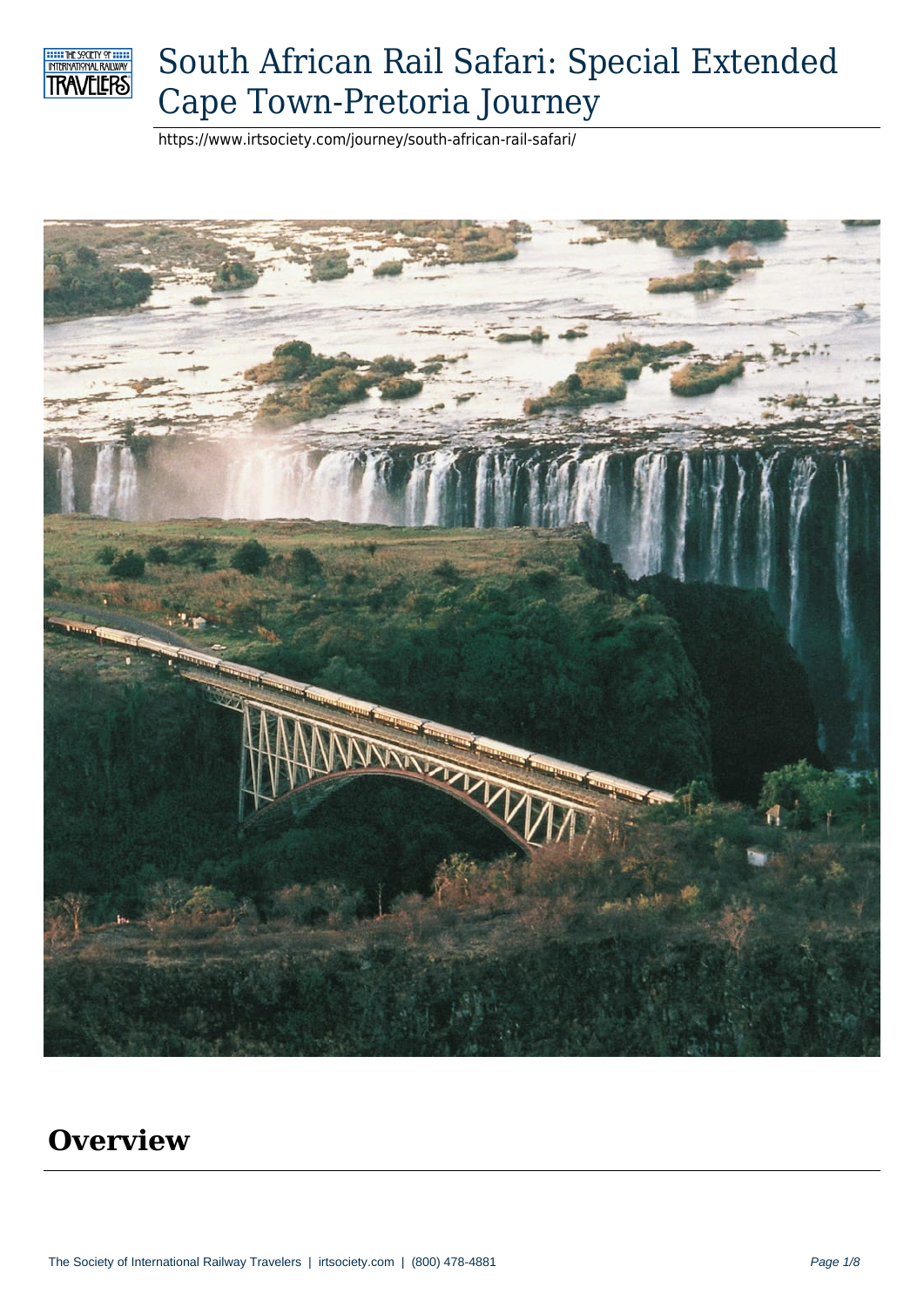- Vintage Steam Train Charter from Cape Town across the majestic Sir Lowry's Pass to Elgin Market

- Wine cellar visit and tasting in legendary Stellenbosch, Western Cape
- Private Jet flight between Cape Town and Victoria Falls
- Helicopter Flight (Flight of Angels) over Victoria Falls
- Dinner Sunset and Safari Cruise on the Zambezi River
- An evening of fine dining on the iconic Victoria Falls Steam Train
- 3 game drives included in Hwange and Kruger National Parks
- Panoramic drive through Drakensberg Mountains
- Fully guided tour of the Rovos Capital Park Station in Pretoria

 - All meals (with the exception of one lunch in Cape Town), porterage, transfers, and gratuities included

- Experienced Golden Eagle Tour Management team
- 3 nights at 5-star Cape Grace Hotel in Cape Town
- 2 nights at 5-star Victoria Falls Hotel
- 2 nights at 5-star Pretoria Sheraton Hotel
- 7 nights on board private luxury Rovos Rail train

#### The Tour

Two of our favorite luxury train partners — Golden Eagle Luxury Trains and Rovos Rail — team up to bring you this South African Rail Safari, an exciting one-off rail journey in October 2022 that offers an intimate exploration of two countries — South Africa and Zimbabwe.

The South African Rail Safari begins in Cape Town before traveling by private jet to the majestic Victoria Falls. Then meander back through Zimbabwe and South Africa on the luxurious Rovos Rail Pride of Africa train before ending in Pretoria.

[From the cosmopo](https://www.irtsociety.com/train/rovos-rail-pride-of-africa/)litan beaches of Cape Town, to the thundering roar of Victoria Falls, from Hwange National Park, Zimbabwe's largest national park and one of the last great elephant sanctuaries on earth, to Kruger National Park, and the stunning Drakensburg Mountains in South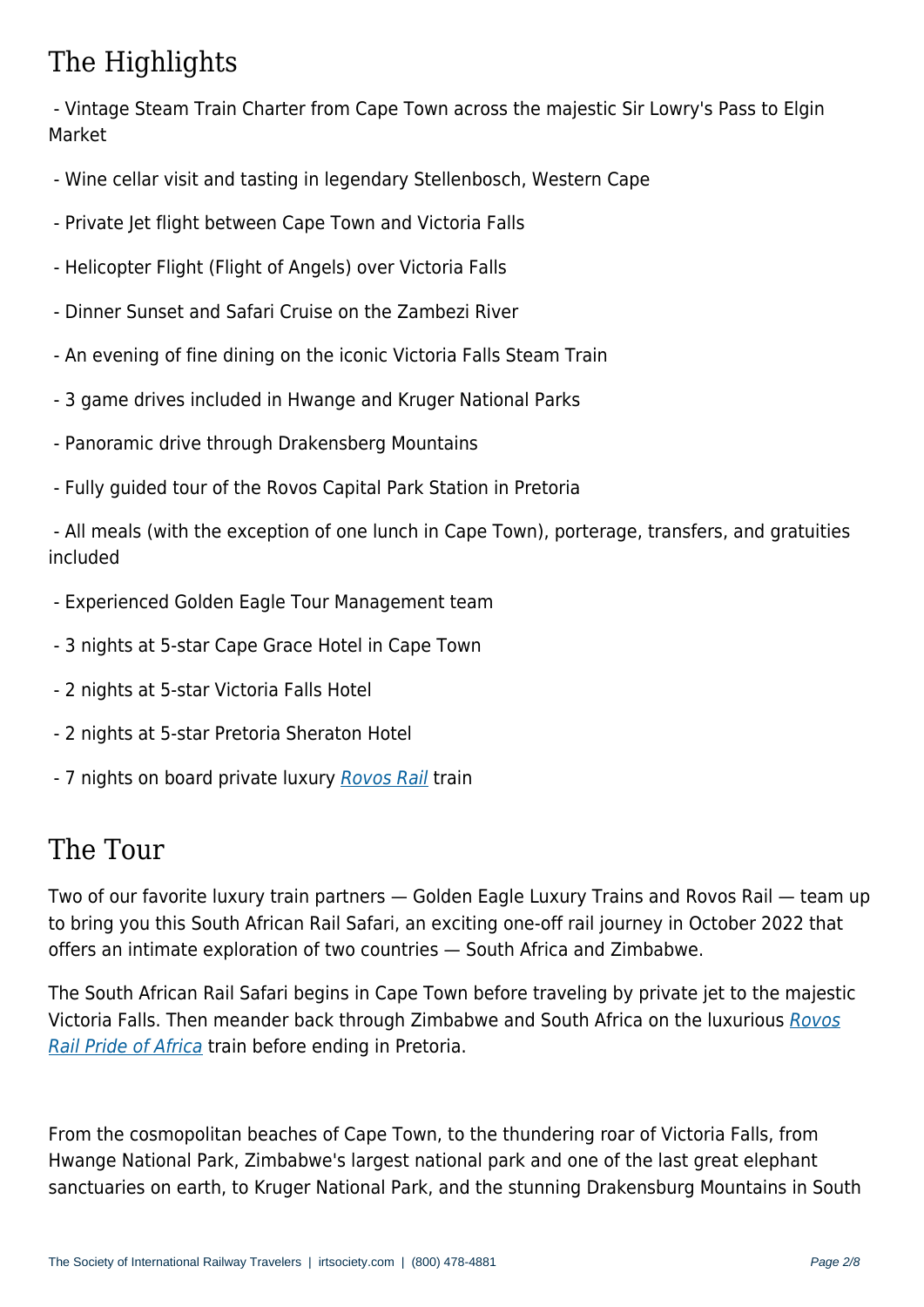And of course, the highlight: seven nights aboard the incomparable Rovos Rail luxury train, with all-ensuite cabins, expert staff, and fine dining. Journey also includes nights in top hotels: the Cape Grace Hotel in Cape Town, the Victoria Falls Hotel, and the Pretoria Sheraton Hotel.

**IRT Report:** IRT's Angela Walker and Rachel Hardy loved their time on Rovos Rail's Pride of Africa[. Click here for part one of](https://www.virtuoso.com/member/irtsociety/hotels/6164085/cape-grace-hotel#.YnQ1mRPMJqs) their report on the train, here for part two.

## **Itinerary**

## Day 1: Arrive Cape Town

Upon your arrival in Cape Town, you will be met and transferred to the five-star waterfront hotel, Cape Grace Hotel, for a three-night stay. Situated on a private quay between Cape Town's bustling V&A Waterfront and the tranquil yacht marina, Cape Grace is your very own relaxing sanctuary of tradition, sophistication and contemporary comfort.

This evening we enjoy a Welcome Dinner in the hotel, here you can meet your fellow travelers ahead of this highly anticipated journey through southern Africa.

#### Day 2: Cape Town

Our team of travel experts will be offering a fantastic array of tour options during your time in Cape Town - ensuring the most authentic and exciting experience.

We travel by road along the coast to Simonstown with its naval base before continuing to the nearby Penguin Colony at Boulders Beach in False Bay, which is home to a colony of some 3,000 delightful African penguins. We then travel onto Cape Point, where the Indian and Atlantic Oceans meet. Cape Point is a spectacular sight with towering stone cliffs, breathtaking bays, beaches and rolling green hills and valleys.

During our time in Cape Town, there will also be an opportunity to visit a winery in Stellenbosch for wine tasting. The well-renowned town, in Western Cape's Coastal Region, is steeped in wine producing history and is home to the country's best-known wine estates.

The best views of Cape Town are seen from the top of Table Mountain. We will take you on the cableway which takes you to the summit in under 5 minutes and the cable car's rotating floor ensure that all visitors get an unsurpassed 360 degree aerial view of the city.

### Day 3: Cape Town

Rolling hills gently tumble into breath-taking mountain landscapes as we enjoy a special steam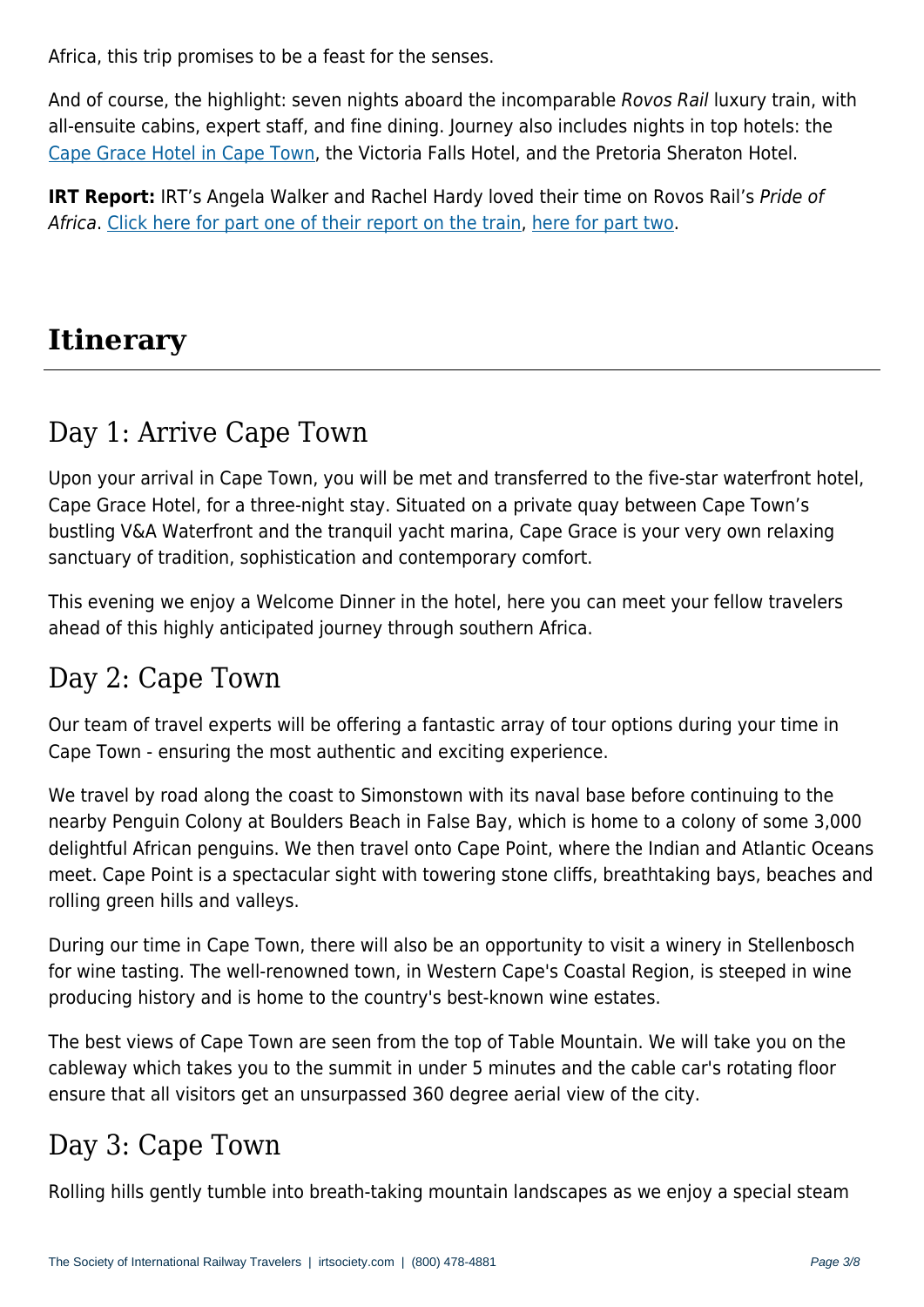charter from Cape Town over the Sir Lowry's Pass to Elgin Railway Market (lunch not included today).

The journey departs from Harbour Bridge Platform and meanders through Cape Town and its surrounds until reaching the majestic Sir Lowry's Pass. Arriving at the foot of the pass, the train embarks on an epic climb up one of the steepest railway lines in South Africa. Cresting the peak, the train snakes its way into the lush Elgin Valley before arriving at the Elgin Market.

The market is situated within an old apple warehouse converted into a bustling Art Deco market boasting local food and craft vendors, live music and is the gateway to the beautiful Elgin Valley.

## Day 4: Cape Town-Victoria Falls

We begin our morning in style, traveling by private charter flight from Cape Town to Victoria Falls. Enjoy an indulgent two-night stay at Zimbabwe's grandest and oldest luxury hotel, the Victoria Falls Hotel. Known as the 'Grand Old Lady of the Falls', this iconic Hotel is a member of the Leading Hotels of the World.

Situated in the Victoria Falls National Park - a World Heritage Site - the Hotel is just a 10-minute from the falls via its very own private pathway.

In the evening, we will toast to this "Voyage of a Lifetime with" a Zambezi Dinner Cruise. As the burning African sun melts into the golden haze of the evening vista, drift along the glistening waters of the Zambezi River, and delight at the magical safari views. Take in these wonderful panoramas whilst enjoying fresh Zambezi-style cuisine.

#### Day 5: Victoria Falls

Victoria Falls, known as the 'Smoke that Thunders' is one of the world's natural wonders and the largest curtain of water in the world. October is low water season but even so 50,000 gallons per second are cascading over the falls from the Zambezi River.

Today we have the opportunity to take a helicopter flight over the falls on a 'Flight of the Angels'. Our pilot will fly left and right-hand circuits over the Victoria Falls in both directions, giving you the best viewing, photographic and filming opportunities. A trip up the Zambezi River and back over the Zambezi National Park completes the flight. This is a truly exhilarating experience above one of the world's most spectacular waterfalls.

In the evening we join the dinner train that runs to the Victoria Falls Bridge. A trip on the steam train during your stay at Victoria Falls will take you back to a bygone era. This luxurious steam train will travel to the Victoria Falls Bridge and then out to the Jafuta Siding, serving light snacks, followed by a gourmet meal and drinks. Once on the bridge you will be invited to step off the train and onto the Victoria Falls Bridge. From here you will be able to watch the sun set behind the Victoria Falls before you make your way back to the station.

## Day 6: Board Rovos Rail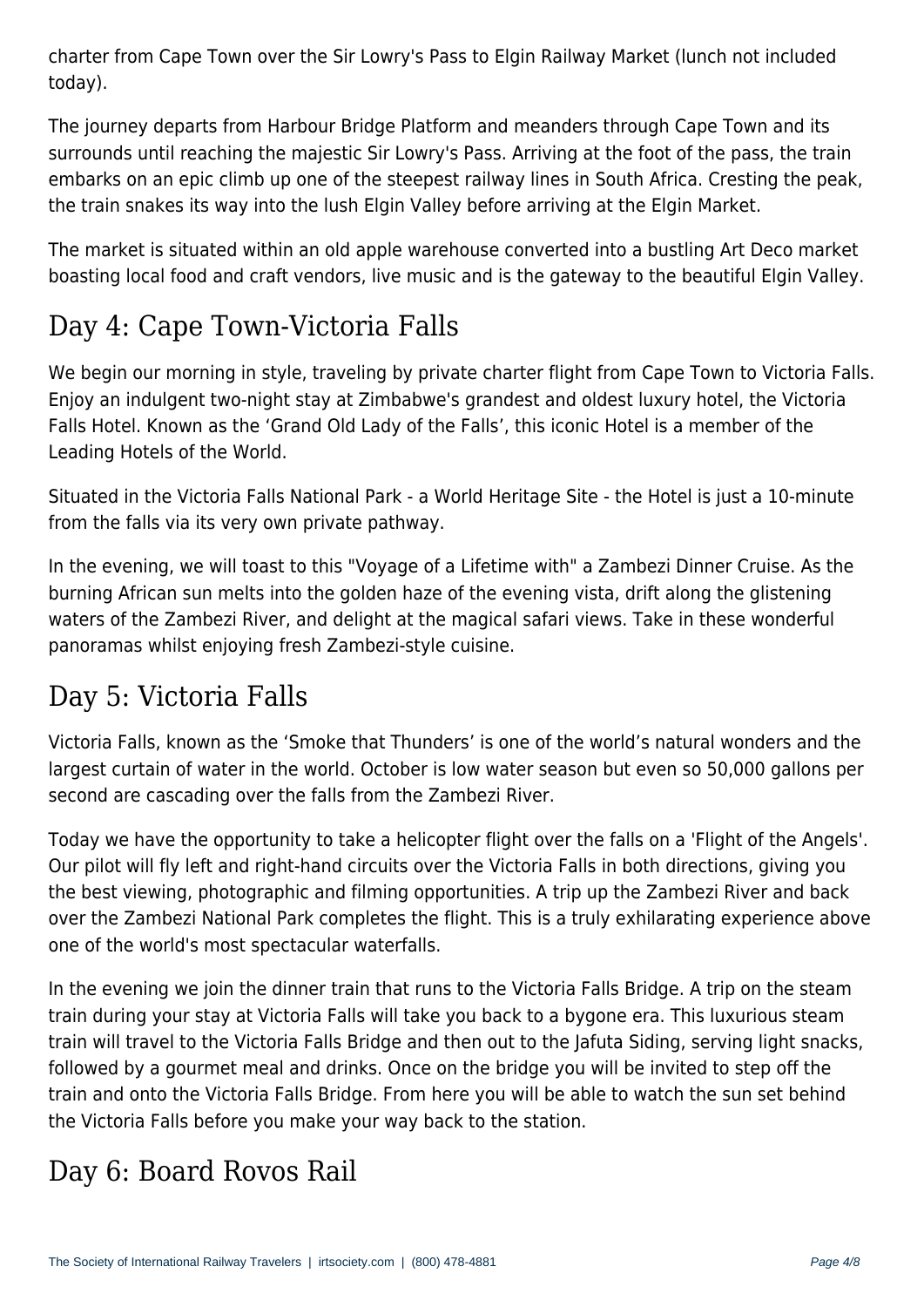This morning we have free time so maybe enjoy the many facilities of the hotel or take a walk from the hotel down to the 'smoke that thunders' for a final close up view of Victoria Falls before we depart.

Late afternoon we board our Rovos Rail private charter. Settle into your well-appointed en-suite cabin and enjoy the hospitable and welcoming atmosphere of the Bar Lounge Car before experiencing our first dinner in the elegant Restaurant Car as we travel south towards Thomson Junction.

# Day 7: Hwange National Park

Hwange National Park, one of the world's last great Elephant sanctuaries, is the largest national park in Zimbabwe. After breakfast we take a game drive in the park.

There is much more to Hwange than the elephants, a great diveristy of mammals and birds fill this sensational park with life. The different habitats of the park from wide open grasslands to thick forest provide opportunities to see a great range of game on drives. While elephants are prevalent on all drives in Hwange it is not uncommon to come across good herds of buffalo or healthy prides of lions.

We re-join our train for lunch as we head south towards Bulawayo. Spend a relaxing afternoon in the train's open-air Observation Car watching the ever-changing Zimbabwean landscape.

Tonight we enjoy another sumptious dinner on board our private train.

#### Day 8: Matopos National Park

Matopos (Matobo), meaning 'bald heads', was the name chosen for the area by the Ndebele King, Mzilikazi. He is buried in Matopos Hills just a short distance from the park. It is an apt description of the dramatic hills and granite rock formations of this area.

The park is also the site of British Imperialist Cecil John Rhodes' grave at the summit of Malindidzimu (Hill of Benevolent Spirits). Rhodes referred to this hill as having a view of the world. His grave is carved out of solid granite and surrounded by a natural amphitheatre of boulders.

We will also make a visit to one of the more accessible bushman caves, of which there are many hidden amongst the hills.

A late lunch on board as we depart Bulawayo and head towards the border with South Africa.

#### Day 9: On Board Rovos Rail

A leisurely day on board our Rovos Rail private charter as we cross the border into South Africa and run through Tzaneen and Hoedspruit on our way to Hazyview and the gateway for the Kruger National Park.

A great opportunity to spend time in the Observation Car with its open-air balcony or enjoying a cocktail in the Bar Lounge Car.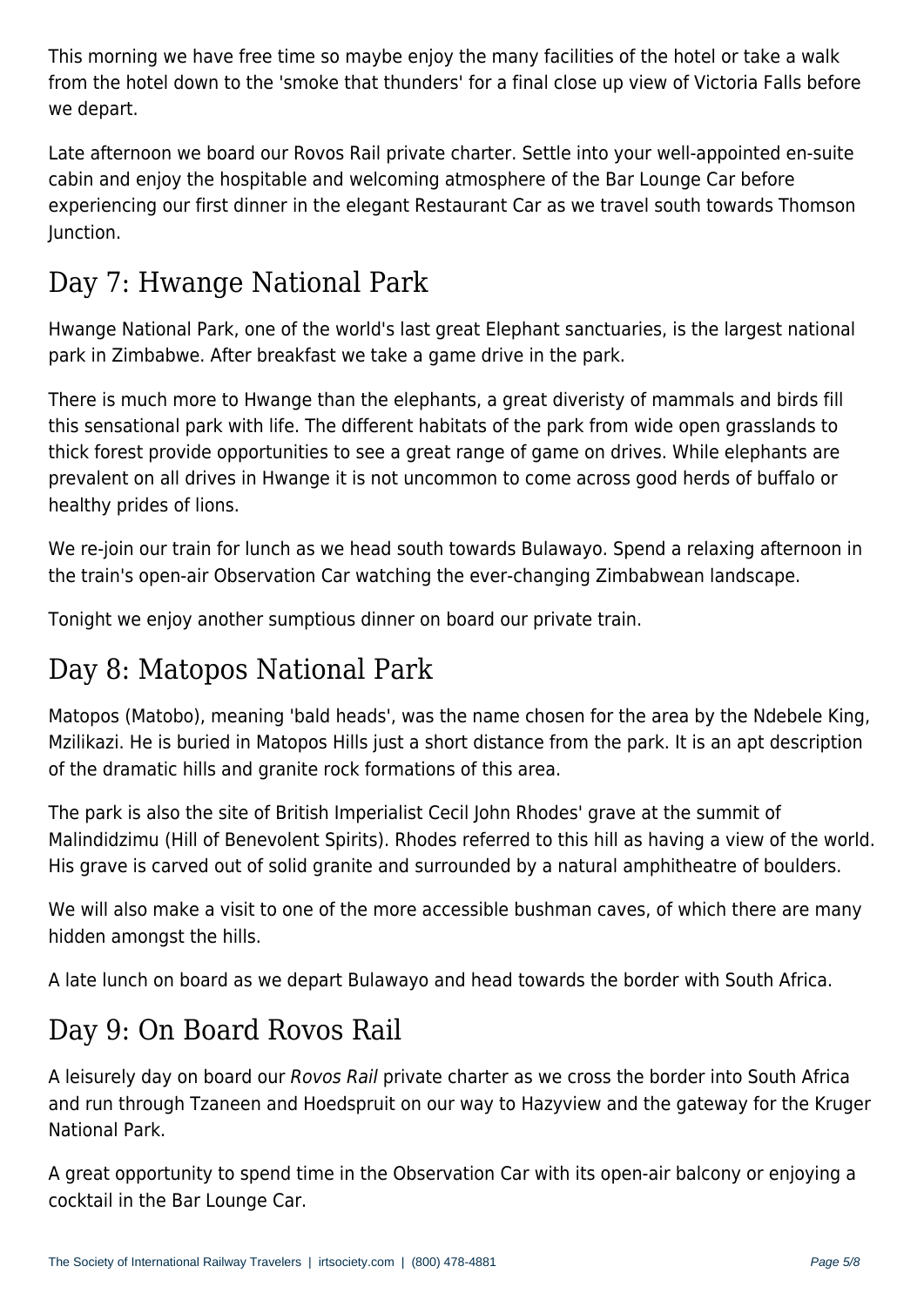## Day 10: Kruger National Park

Steeped in legend and history, the iconic Kruger National Park in South Africa is one of the world's most spectacular nature reserves. We will spend the whole day here with both early morning and evening game drives. It promises to be one of the most spectacular days of our journey.

One of Africa's biggest game reserves, Kruger is home not only to the Big Five, but hundreds of other mammals and birds, too. For wildlife, Kruger National Park is pretty much unparalleled. Not only that, rolling savannah and distant mountains make for the safari setting of dreams.

After a busy and ultimately rewarding day we will return to the train which has relocated to Malelane in time for dinner as we head towards Nelspruit for an overnight stop.

# Day 11: Drakensberg Mountains

Today we enjoy a full day scenic coach tour from Nelspruit along the 'Panorama Route' which follows the edge of the Drakensburg Mountain escarpment to 'God's Window' which offers a unique vantage point of the surrounding area. It stands at an altitude of 6,000 feet and extends northwards over the Blyde River Canyon. It offers magnificent views of canyons, rock formations, waterfalls, as well as the Kruger National Park situated below.

We also visit the Graskop Gorge Lift Company and take the viewing lift which takes visitors 51 metres down the face of the gorge into the indigenous forest below where wooden walkways and suspension bridges meander along a 600 metre trail. Interactive exhibits and interpretation boards enable visitors to explore the diverse life that thrives under the dense canopy of trees.

Late afternoon we return to the train with dinner on board.

## Day 12: Dullstroom

Today we arrive in Dullstroom, an unspoilt and charming local village about 20 miles north of Belfast. The town features the highest railway station in South Africa at 6,814 feet (2,077 meters) above sea level. We spend a relaxing morning here before re-joining the train for lunch and continuing our journey to Pretoria.

#### Day 13: Pretoria

In the morning, we arrive at the Rovos Capital Park Station, Pretoria — a real treat for rail enthusiasts. After lunch, enjoy an exclusive tour of the station and workshops. Additionally, we will have the opportunity to explore the game that Rovos keep on their Capital Park site.

In the late afternoon, we will be transferred for a two-night stay at the ideally situated Pretoria Sheraton Hotel. Located opposite The Union Buildings and perfectly placed in the centre of the city, this exquisitely appointed, five-star hotel is the ideal central point to explore this bustling city. Elegantly designed with marble flooring and chic furnishings throughout, the Pretoria Sheraton Hotel is befitting even the most demanding traveller.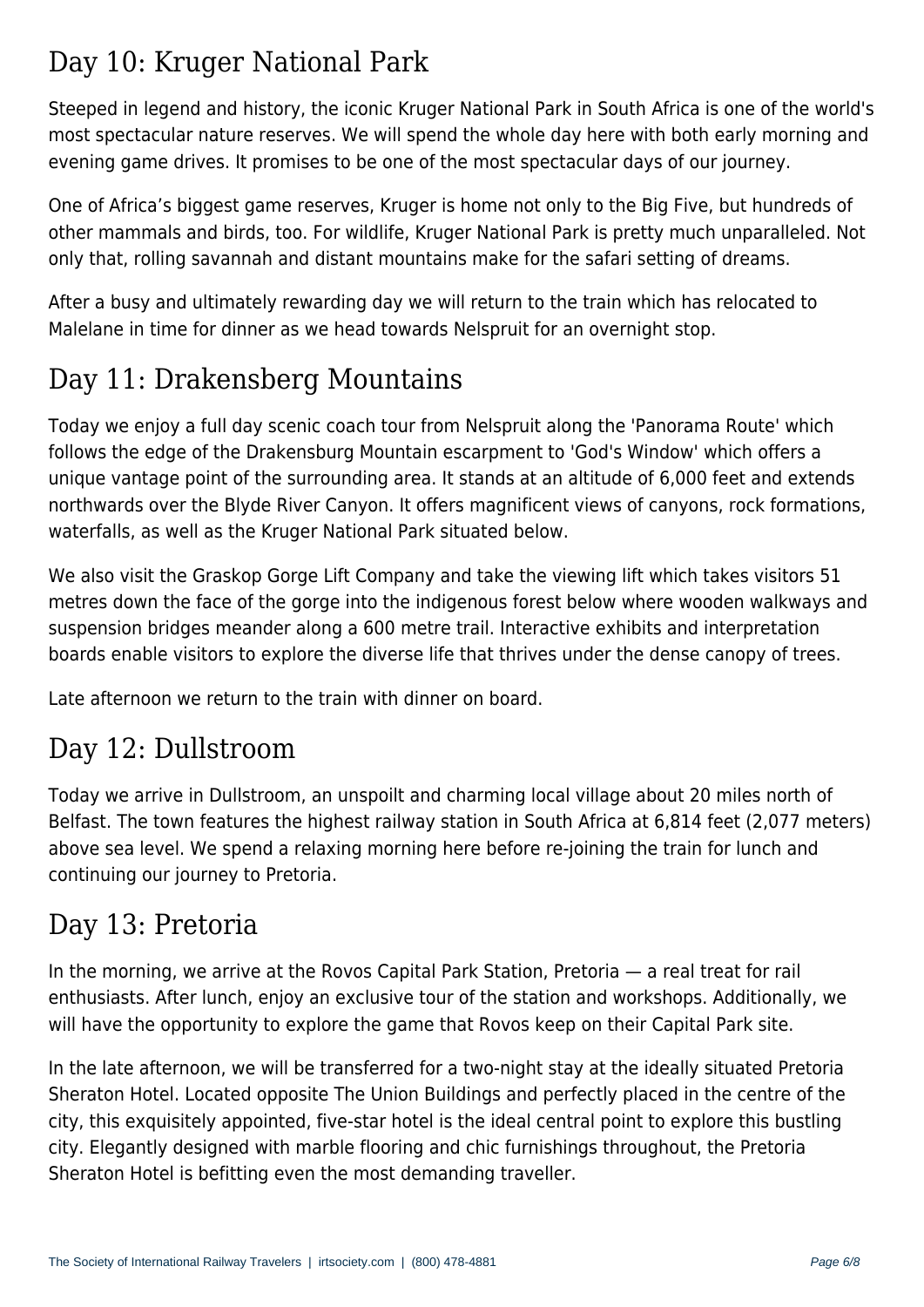#### Day 14: Pretoria

Today we will spend the day exploring Pretoria, 'the Jacaranda City', famed for its elegant architecture, historical sites and luscious leafy streets, bursting with a beautiful purple haze when the jacaranda trees are in full bloom (typically late September – November).

On our tour we will visit the fascinating Voortrekker Monument, an awe-inspiring granite structure built to honor the early pioneers, Church Square and The Union Buildings, which form the official seat of the South African government and the offices of the President of South Africa.

In the evening, enjoy a farewell dinner will be held in the hotel.

#### Day 15: Depart Pretoria

Following breakfast, you will be transferred to the airport in Johannesburg to begin your journey home. Airport transfers from the hotel in Pretoria are included for all guests.

#### **Dates & Prices**

#### 2022 Dates

October 12 - October 26

| <b>ACCOMMODATION</b> | <b>Double</b> | <b>Single</b> | <b>Deposit</b> |
|----------------------|---------------|---------------|----------------|
| Pullman Gold         | \$17,995      | \$26,995      | \$1,500        |
| Deluxe               | \$22,495      | \$37,595      | 52,500         |
| Royal Suite          | \$39,995      | On Request    | 55,000         |

All prices are per person.

## **More**

#### **Please note that this trip is not for everybody; this is an adventure experience.** The track can be rough.

Medical/evacuation insurance is required for this journey. Yellow fever inoculation and malaria prevention may be required and/or recommended. Note: entry into South Africa requires passport with two blank passport visa pages facing each other. Passport should have seven months' validity beyond travel dates.